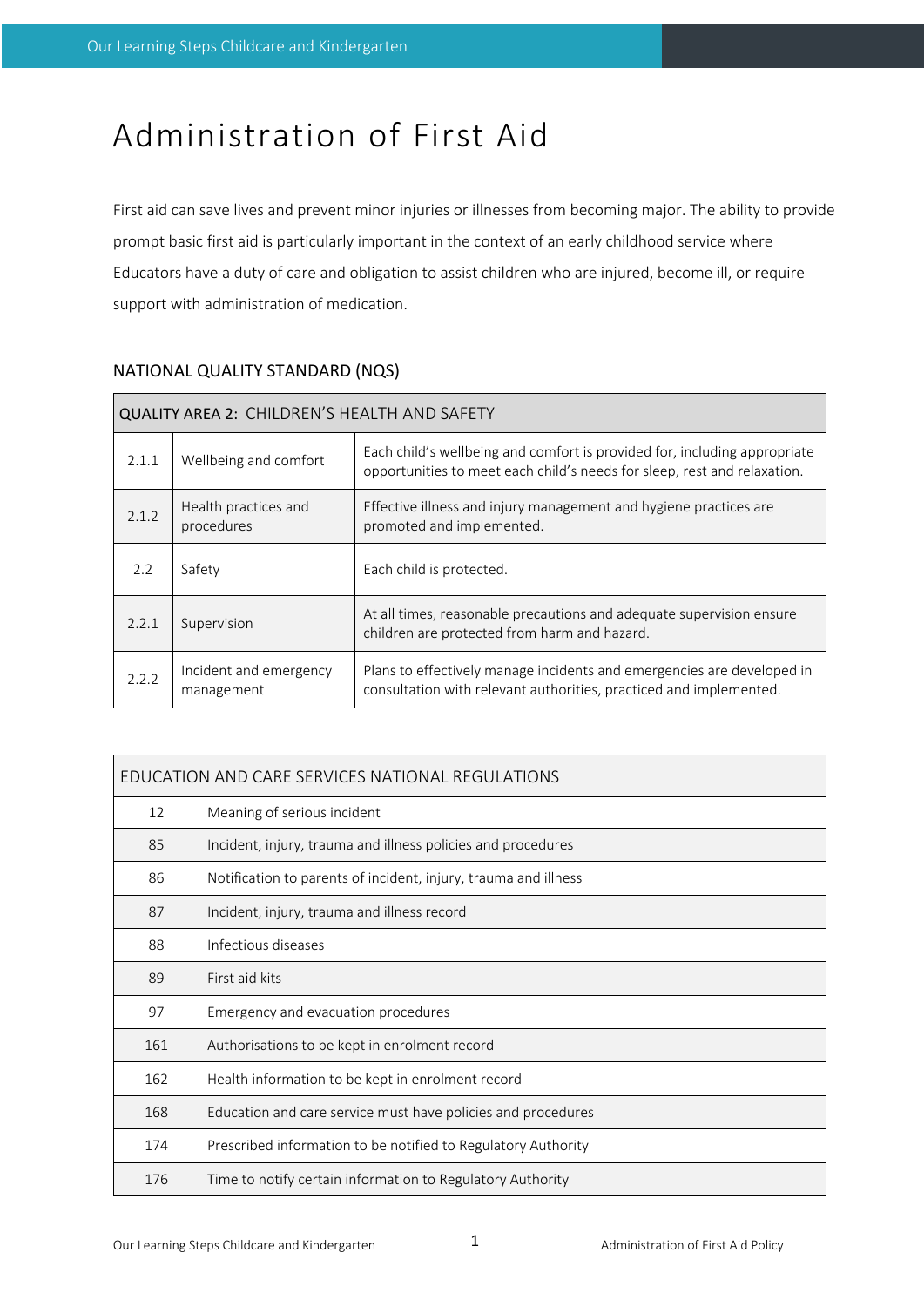#### RELATED POLICIES

| Administration of Medication Policy<br>Anaphylaxis Management Policy<br>Asthma Management Policy<br>Diabetes Management Policy<br><b>Epilepsy Policy</b><br><b>Family Communication Policy</b> | Health and Safety Policy<br>Incident, Illness, Accident and Trauma Policy<br>Responsible Person Policy<br><b>Supervision Policy</b><br>Work Health and Safety Policy |
|------------------------------------------------------------------------------------------------------------------------------------------------------------------------------------------------|----------------------------------------------------------------------------------------------------------------------------------------------------------------------|
|------------------------------------------------------------------------------------------------------------------------------------------------------------------------------------------------|----------------------------------------------------------------------------------------------------------------------------------------------------------------------|

#### PURPOSE

Our Service has a duty of care to provide and protect the health and safety of children, families, educators, and visitors of the Service. This policy aims to support educators to:

- Preserve life
- Ensure that ill or injured persons are stabilised and comforted until medical assistance intervenes
- Monitor ill or injured persons in the recovery stage
- Apply additional first aid tactics if the condition does not improve
- Ensure the environment is safe and other people are not in danger of becoming ill or injured.

#### **SCOPE**

This policy applies to children, families, staff, management, and visitors of the Service.

#### IMPLEMENTATION

First aid is the emergency aid or treatment given to persons suffering illness or injury following an accident and prior to obtaining professional medical services if required. It includes emergency treatment, maintenance of records, dressing of minor injuries, recognition and reporting of health hazards, and participation in safety programs. Legislation that governs the operation of approved children's services is based on the health, safety and welfare of children, and requires that children are protected from hazards and harm.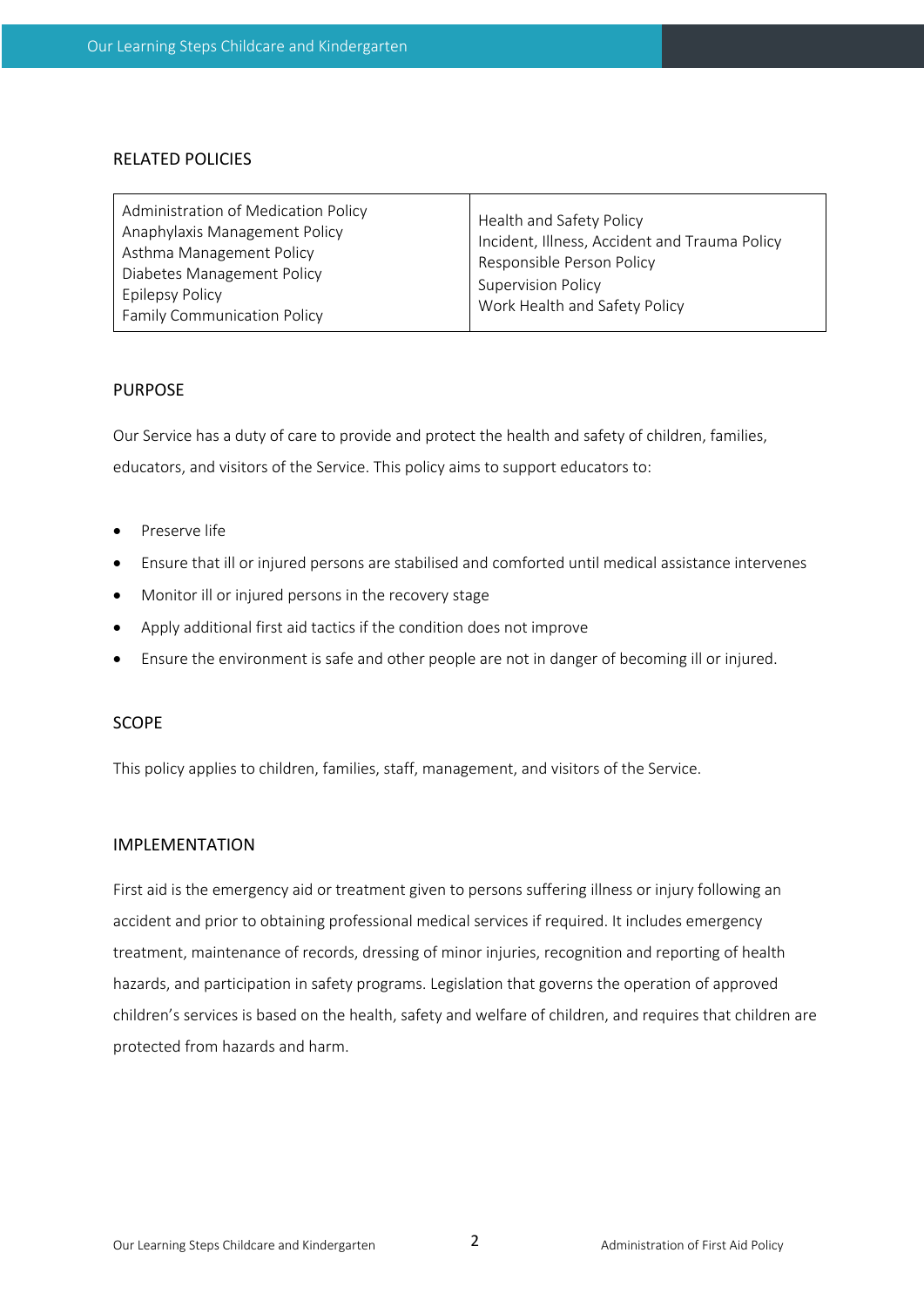## Management is responsible for:

- Taking every reasonable precaution to protect children at the Service from harm and/or hazards that can cause injury.
- Ensuring that at least one educator is in attendance at all times with current approved first aid qualifications and is immediately available at all times that children are being educated and cared for by the Service. This can be the same person who has anaphylaxis management training and emergency asthma management training.
- Ensuring a risk assessment is conducted prior to an excursion to identify risks to health, safety, or wellbeing and specifying how these risks will be managed and minimised.
- Ensuring that first aid training details are recorded and kept up to date on each staff member's record.
- Ensuring there is an induction process for all new staff, including casual and relief staff, that includes providing information on the location of first aid kits and specific first aid requirements and individual children's allergies.
- Ensuring that parents are notified when practicable or within 24 hours if their child is involved in an incident, injury, trauma or illness at the Service and that details are recorded on the *Incident, Injury, Trauma and Illness* Record.
- Ensuring the Regulatory Authorities are notified within 24 hours if a child is involved in a serious incident, injury, trauma or illness at the Service.
- Ensuring that staff members are offered support and debriefing subsequent to a serious incident requiring the administration of first aid.
- Ensuring a resuscitation flow chart is displayed in a prominent position in the indoor and outdoor environments of the Service.
- Keeping up to date with any changes in procedures for administration of first aid and ensuring that all educators are informed of these changes.

## A Nominated Supervisor/ Responsible Person will:

- Maintain a current approved first aid qualification.
- Support staff when dealing with a serious incident and/or trauma.
- Provide and maintain an appropriate number of up-to-date, fully-equipped first aid kits that meet Australian Standards.
- Provide and maintain a transportable first aid kit that can be taken to excursions and other activities.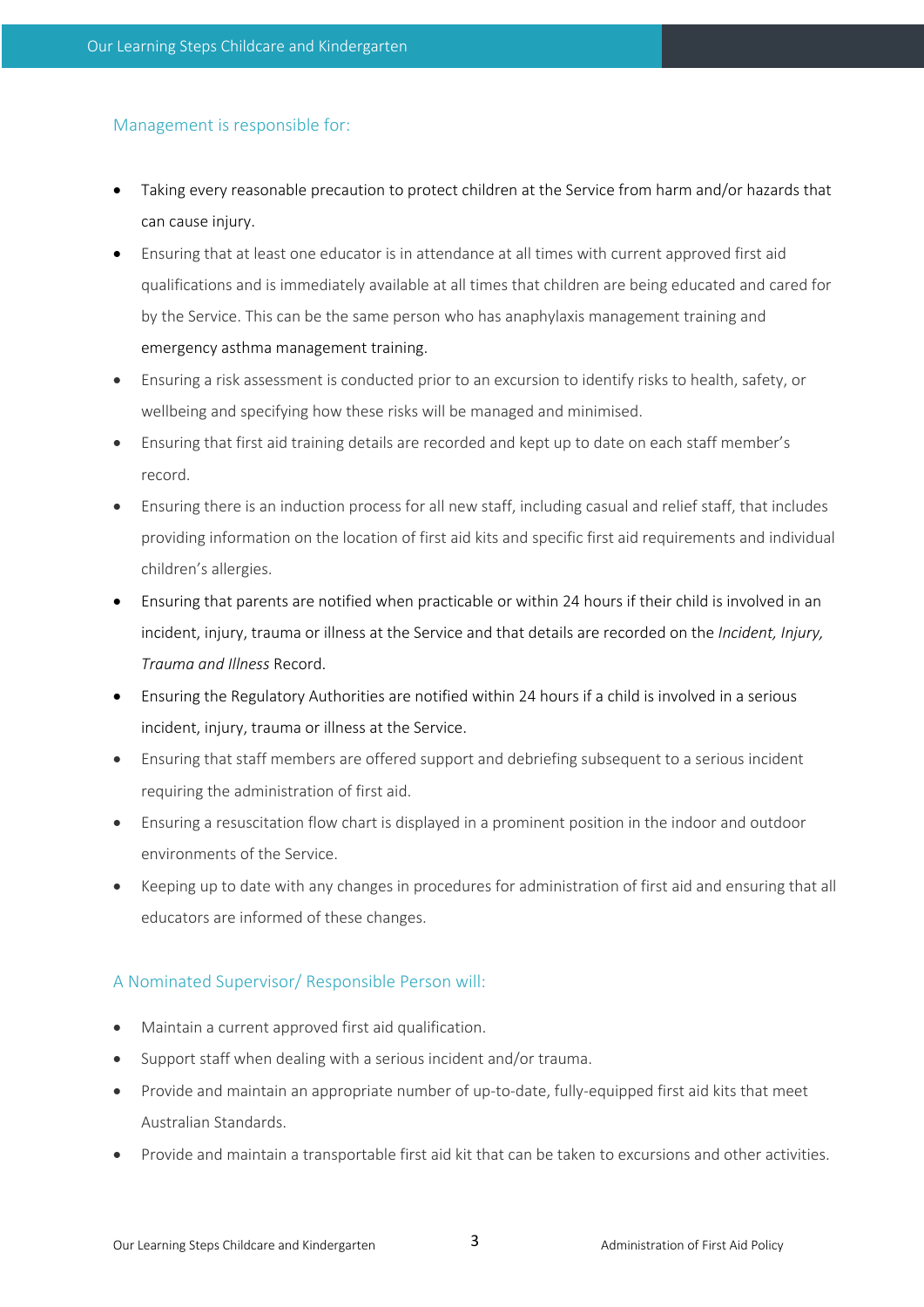- Monitor the contents of all first aid kits and arrange replacement of stock, including when the use-by date has been reached.
- Dispose of out-of-date materials and supplies appropriately.
- Ensure safety signs showing the location of first aid kits are clearly displayed.
- Ensure that all educators approved first aid qualifications, anaphylaxis management training and emergency asthma management training are current and meet the requirements of the National Act and National Regulations and are approved by ACECQA.
- Provide training for the administration of an auto-injector device annually and document on staff files.
- Keep up to date with any changes in the procedures for the administration of first aid.
- Contact families immediately if a child has had a head injury whilst at the Service.
- Ensure that appropriate documentation is being recorded by the Nominated Supervisor / Responsible Person regarding incidents, injury, trauma, and illnesses and the administration of first aid. Documentation of the following must be recorded;
	- o Name and age of the child
	- o Circumstances leading to the incident, injury, trauma, or illness (including any symptoms)
	- o Time and date
	- o Details of action taken by the service including any medication administered, first aid provided or
	- o Medical personnel contacted
	- o Details of any witnesses
	- o Names of any person the service notified or attempted to notify, and the time and date of this
	- o Signature of the person making the entry, and time and date of this.

## Educators will:

- Implement appropriate first aid procedures when necessary.
- Maintain current approved first aid qualifications, and qualifications in anaphylaxis management and emergency asthma management as required.
- Practice CPR and administration of an auto-injector device annually.
- Ensure that all children are adequately supervised while providing first aid and comfort for a child involved in an incident or suffering trauma.
- Ensure that the details of any incident requiring the administration of first aid are recorded on the *Incident, Injury, Trauma and Illness* Record accurately.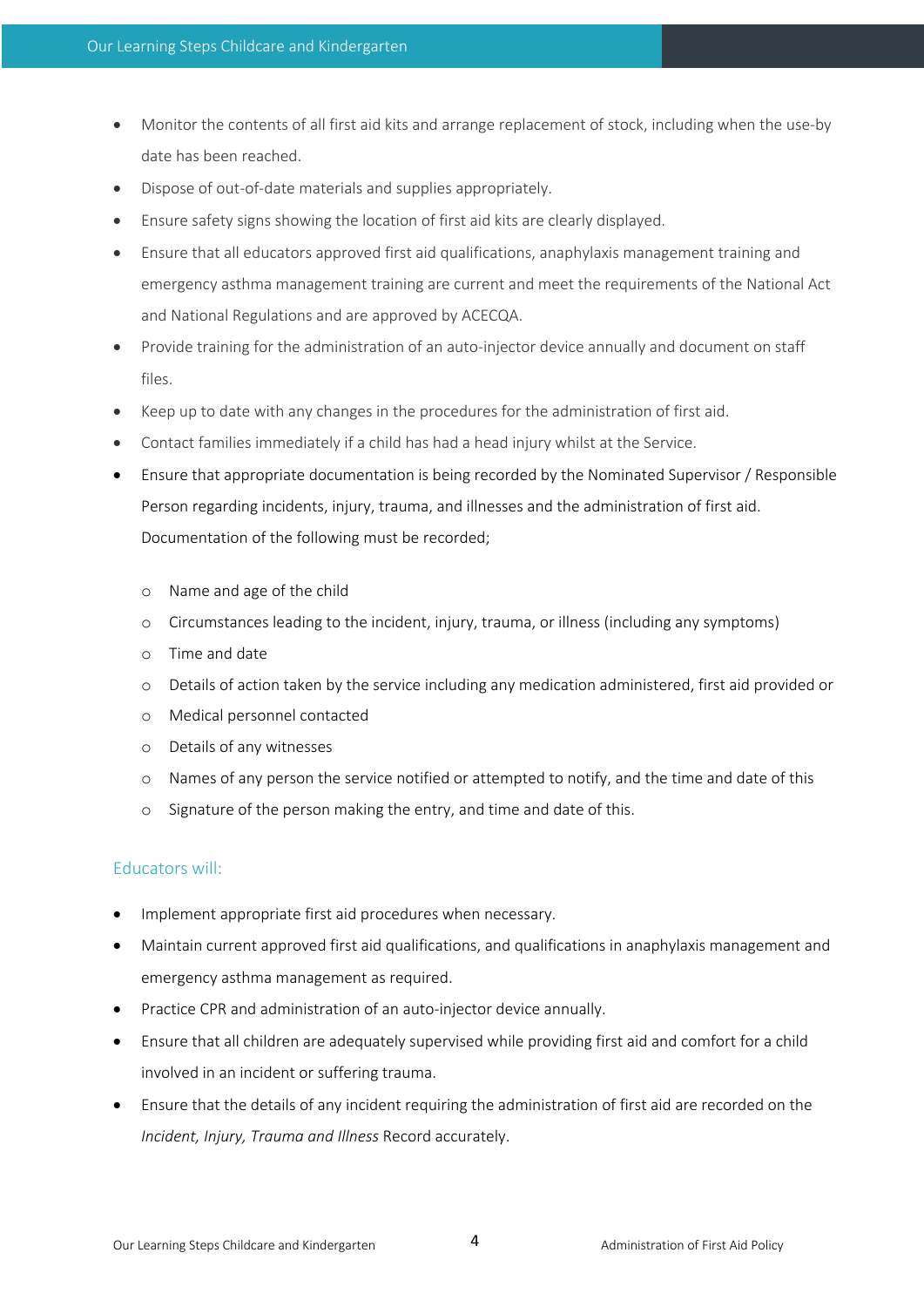• Conduct a risk assessment prior to an excursion to identify risks to health, safety, or wellbeing and specifying how these risks will be managed and minimised.

## Parents will:

- Sign Service records of accidents or injuries that have occurred, acknowledging they have been made aware of the incident and the first aid that treatment that was given to the child.
- Provide the required information for the Service's medication record.
- Provide written consent (via the enrolment record) for service staff to administer first aid and call an ambulance if required.
- Be contactable, either directly or through emergency contacts listed on the child's enrolment record.

## First Aid Kit

The Approved Provider of the Service will ensure that first aid kits are kept in accordance with National Education and Care Service Regulations.

#### All First Aid Kits at the Service must:

- Be suitably equipped.
- Not be locked.
- Not contain paracetamol.
- Be suitable for the number of employees and children and sufficient for the immediate treatment of injuries at the Service.
- Be easily accessible to staff and educators.
- Be constructed of resistant material, be dustproof and of sufficient size to adequately store the required contents.
- Be capable of being sealed and preferably be fitted with a carrying handle as well as have internal compartments.
- Contain a list of the contents of the kit.
- Be regularly checked using the First Aid Kit Checklist to ensure the contents are as listed and have not degraded or expired.
- Have a white cross on a green background with the words 'First Aid' prominently displayed on the outside.
- Be easily recognisable.
- Be easy to access and if applicable, located where there is a risk of injury occurring.
- Include emergency telephone numbers, and location of the nearest first aid trained educators
- Be stocked with precautionary items such as sunscreen and water if using outdoors.